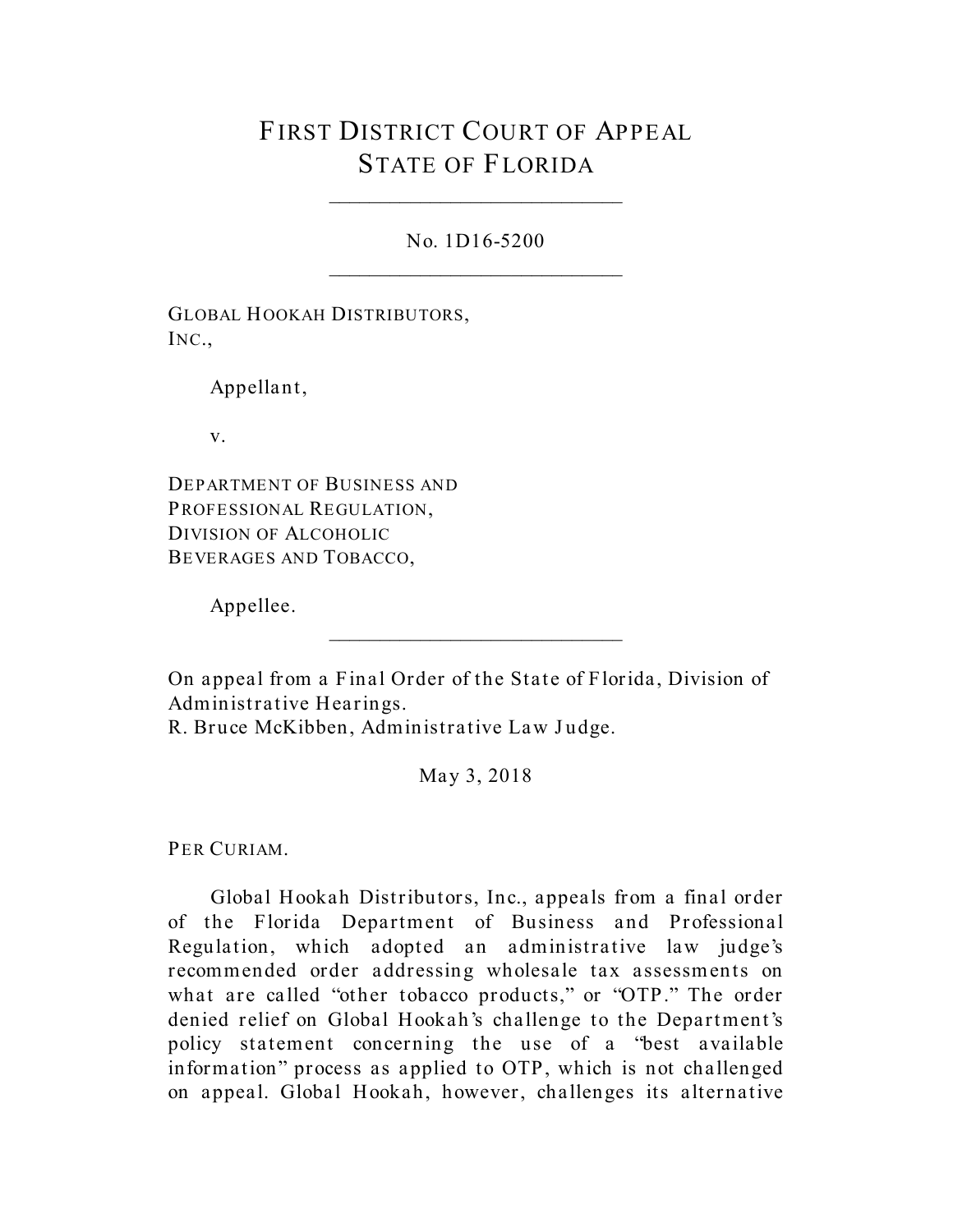claim, which is that the Department's inclusion of federal excise taxes, shipping costs, and other related items was an unpromulgated rule for which they are entitled to relief. The administrative law judge refused to consider this claim, effectively ruling against Global Hookah, despite the fact the claim had been successful in a parallel case before the same administrative law judge. See Fla. Dep't of Bus. & Prof'l Reg. v. Fla. Bee Distribution, Inc., 205 So. 3d 593 (Fla. 1st DCA 2016) (per curiam affirmance in favor of Florida Bee).

Global Hookah claims it has the right to assert a Florida Bee theory as well; it says that the refusal to hear its claim—because a stay had been entered in Florida Bee pending appeal—was improper. Under the circumstances presented, we agree that Global Hookah should have been allowed to have its similar claim adjudicated on the merits. The refusal to adjudicate Global Hookah's claim amounts to a denial of due process because it precludes Global Hookah from potentially prevailing on a valid theory of liability upon which a similarly-situated litigant (Florida Bee) prevailed. To the extent that Global Hookah can show injury arising from the application of an agency policy to its operations, enforced via an invalid agency rule, it should be entitled to do so. We therefore reverse and remand with directions that Global Hookah's claim based on that in Florida Bee be reinstated.

REVERSED and REMANDED.

LEWIS, MAKAR, and OSTERHAUS, JJ., concur.

Not final until disposition of any timely and authorized motion under Fla. R. App. P. 9.330 or 9.331.

 $\mathcal{L}=\{1,2,3,4,5\}$ 

Gerald J. Donnini, II, Jospeh C. Moffa, and James F. McAuley of Moffa, Sutton, & Donnini, P.A., Fort Lauderdale, for Appellant.